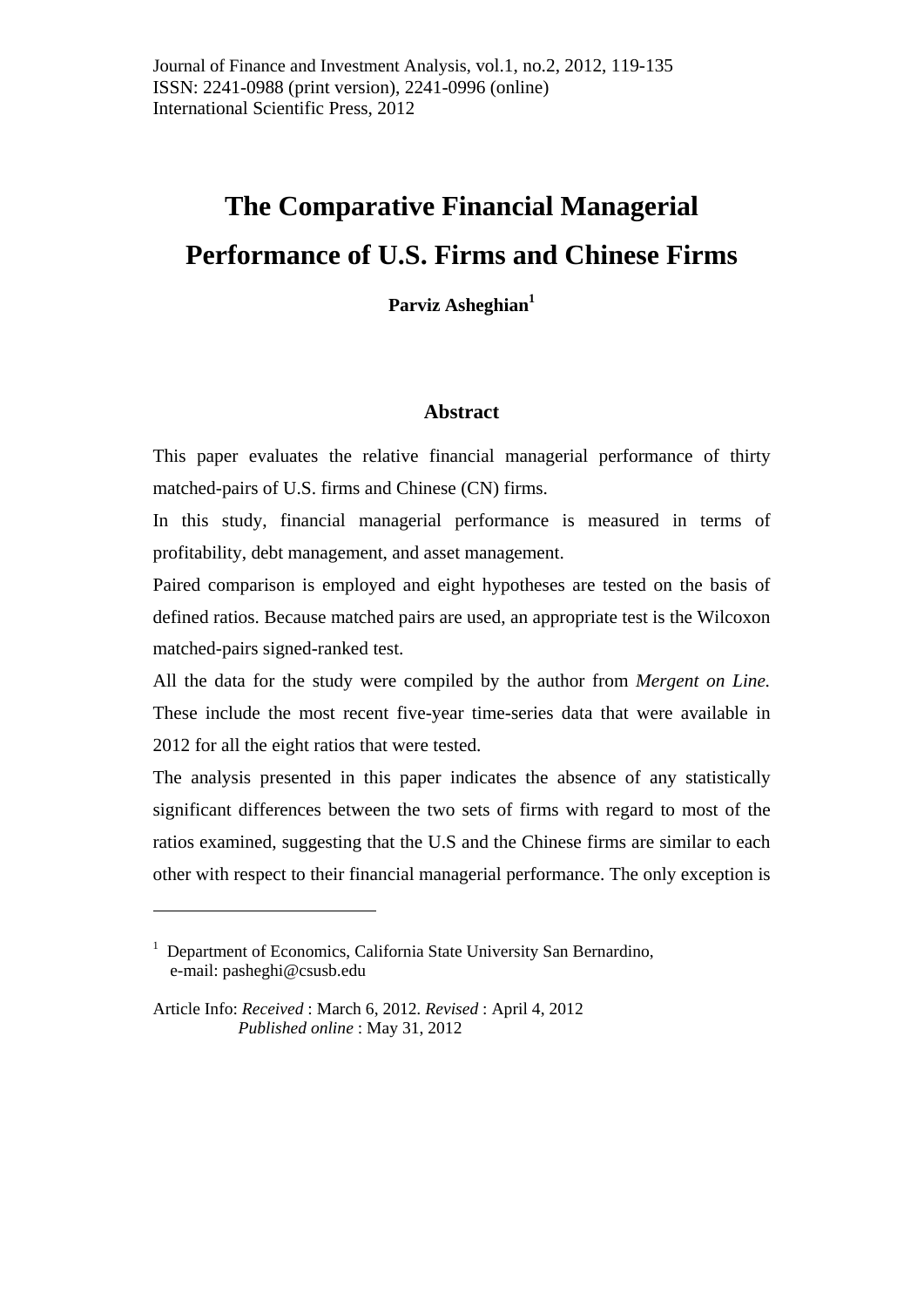that CN firms have higher return on equity (ROE) ratios than the United States firms.

**JEL classification numbers:** F14, F21, F23, F30, L25, M15, N60 **Keywords:** Managerial efficiency, China, The United States, Profitability, Debt Management, Asset Management, and Financial Ratios

# **1 Introduction**

 Following its economic liberalization in 1978, China's economy has grown about a hundredfold [1]. Today, with an annual average GDP growth of more than 10%, fueled by exports and rising domestic demand, China has become the most attractive foreign direct investment (FDI) destination and hosts the largest number of foreign affiliates in the world. This position is followed by India, Brazil, the United States and the Russian Federation [2]. According to the IMF, the Chinese economy is expected to grow at an average annual rate of 9.5% between 2011 and 2015 [3].

 The emergence of China as the fastest growing economy during the past three decades has given rise to numerous studies, examining the elements that have contributed to such an impressive performance. An area of research that has attracted the attention of scholars is to compare the financial ratios of Chinese firms versus firms in other nations. Chinese firms have been compared to United States firms [4], Latin American firms [5], and Japanese firms [6].

 In a recent study, Liu and O'Farrell [7] extend Fuglister's [4] research with updated data and examine a sample of randomly selected Chinese firms from three manufacturing industries that receive the highest cumulative U.S. FDI with matched samples of U.S. companies.

Although Liu and O'Farrell's [7] study sheds some light on differences in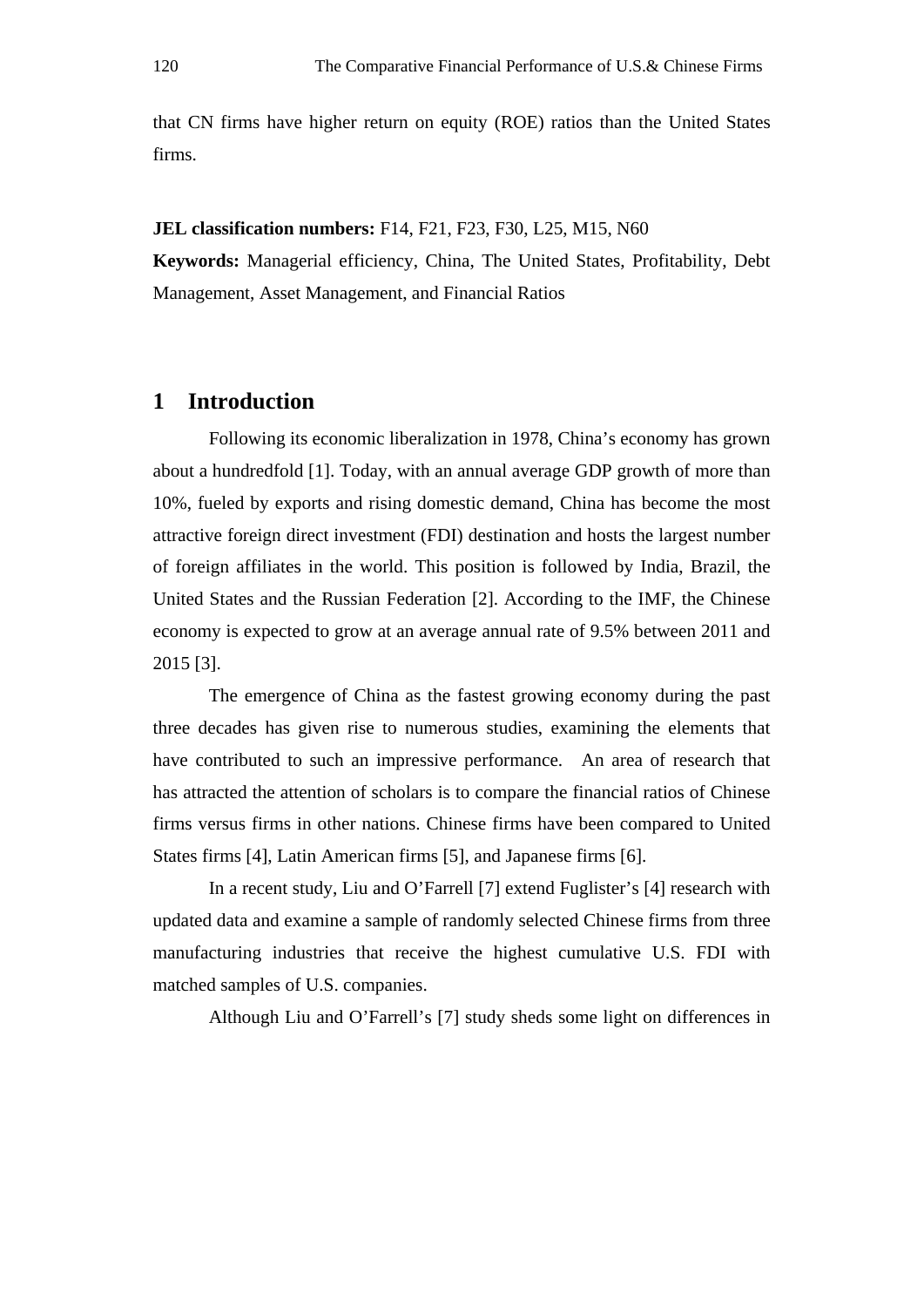financial ratios between U.S. and Chinese firms, it is limited in scope by concentrating only on manufacturing sectors, ignoring other economic sectors that may account for the relative differences/similarities between Chinese and U.S. firms.

 The purpose of this research is to extend Liu and O'Farrell's [4] research by employing ratio analysis and examining the relative financial managerial performance of the U.S. and Chinese firms by matching firms from all the industrial sectors.

 In this study, financial managerial performance is defined in terms of profitability, debt management, and asset management. Profitability is measured by return on assets, return on equity, and return on investment. Debt management is measured by long-term debt to equity and total debt to equity. Asset management is measured by total asset turnover, receivable turnover, and inventory turnover.

The following eight financial ratios are used in the analysis:

| 1. ROA: Return on Assets $=$ $\frac{Net\ Income}{A\ sset}$                                        |
|---------------------------------------------------------------------------------------------------|
| 2. ROE: Return on Equity $=\frac{Net\ Income}{Common\ Equity}$                                    |
| 3. <b>ROI</b> : Return on Investment $=$ $\frac{Net\ Income}{Investment}$                         |
| 4. LTDE: LT Debt to Equity $=$ $\frac{Long-Term Debt}{L-T Debt+Pr\,ferred\, Stock+Common\,Stock}$ |
| 5. TDTE: Total Debt to Equity $=$ $\frac{Total\,Liabilities}{Share\,holder\,'s\, Equity}$         |
| 6. TATO: Total Asset Turnover $=$ $\frac{\text{Re}$ venue<br>Assets                               |
| 7. RTO: Receivable Turnover = $\frac{Net Credit Sales}{(1 + 1)^2}$<br>Average Account Receivable  |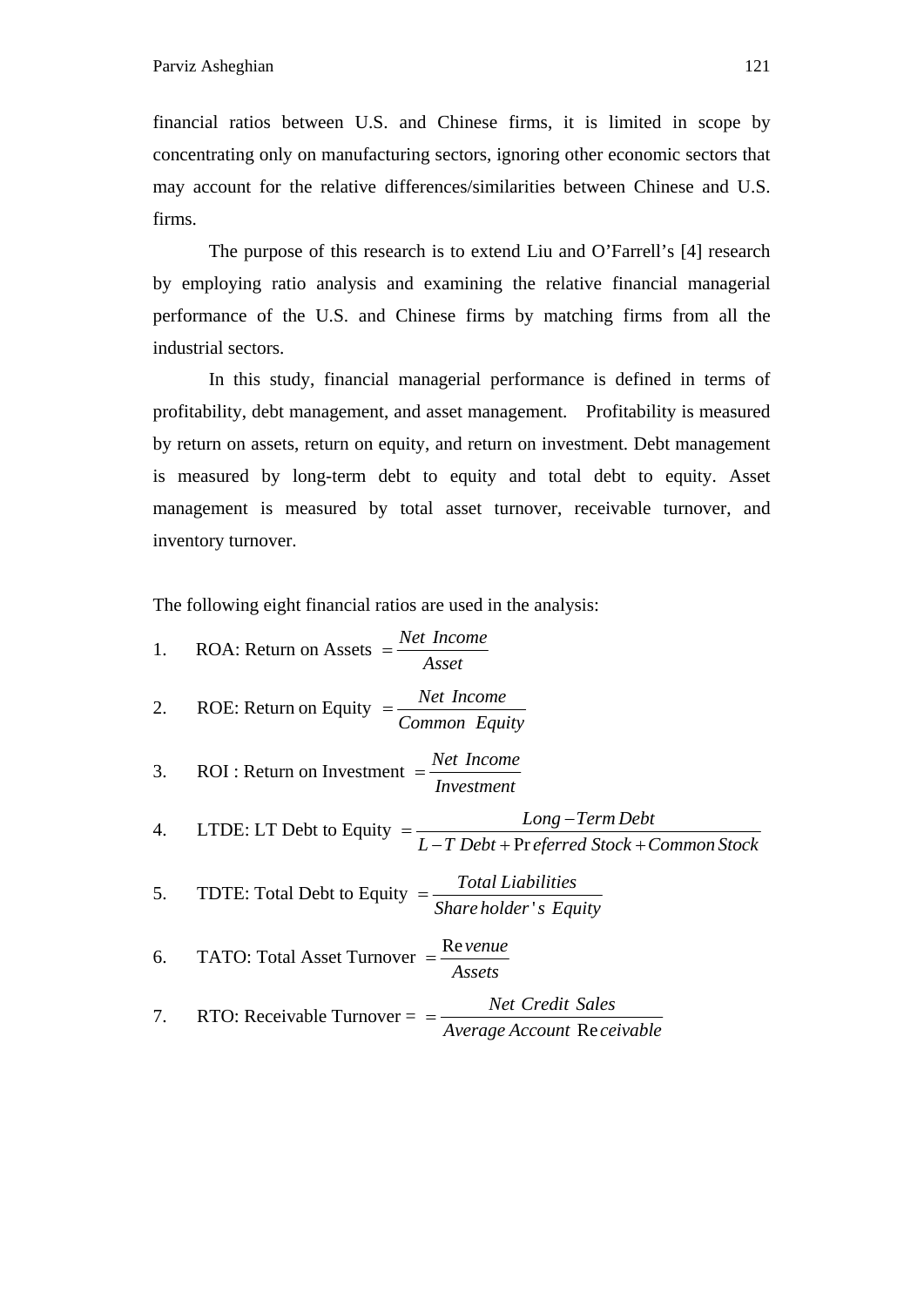8. ITO: Inventory Turnover=
$$
\frac{Sales}{Inventory}
$$

#### **2 The Limitations of the Study and the Sample Size**

 The problems of measurement in comparative analysis have been discussed by a number of researchers (see [8]  $&$  [9]). Measurement problems, as related to firm comparison, center around two main issues. First, the choice of industries, and second the kind of data. As for the first issue, ideally the two groups of firms should be similar with regard to product heterogeneity and size. They should also operate in a similar environment and market structure. However, the limitations of the sample size in most of the empirical studies call for restriction in choosing firms for comparison.

 The second question has to do with accounting differences that exist between countries. These differences might lead to biases in the measurement of the ratios employed in the analysis. For example, measurement's problem could arise because the two countries may use different procedures for the valuation of income producing assets which affects income statements. In one country, marketable securities may be treated at the lower of cost or market value (LCM), whereas cost method could be utilized in another country. These differences might affect comparability of the two countries with regard to asset turnover, and profitability ratios.

 In the case of our study, China (CN) has fully adopted IFRS since January 1, 2007 while the U.S. adheres to GAAP in financial reporting. Besides the potential differences in ratio comparison, the research findings are limited by the uncertain reliability of data in the case of Chinese firms. Given such limitations, the findings should be interpreted with caution.

Following the most acceptable criteria set by empirical studies, each pair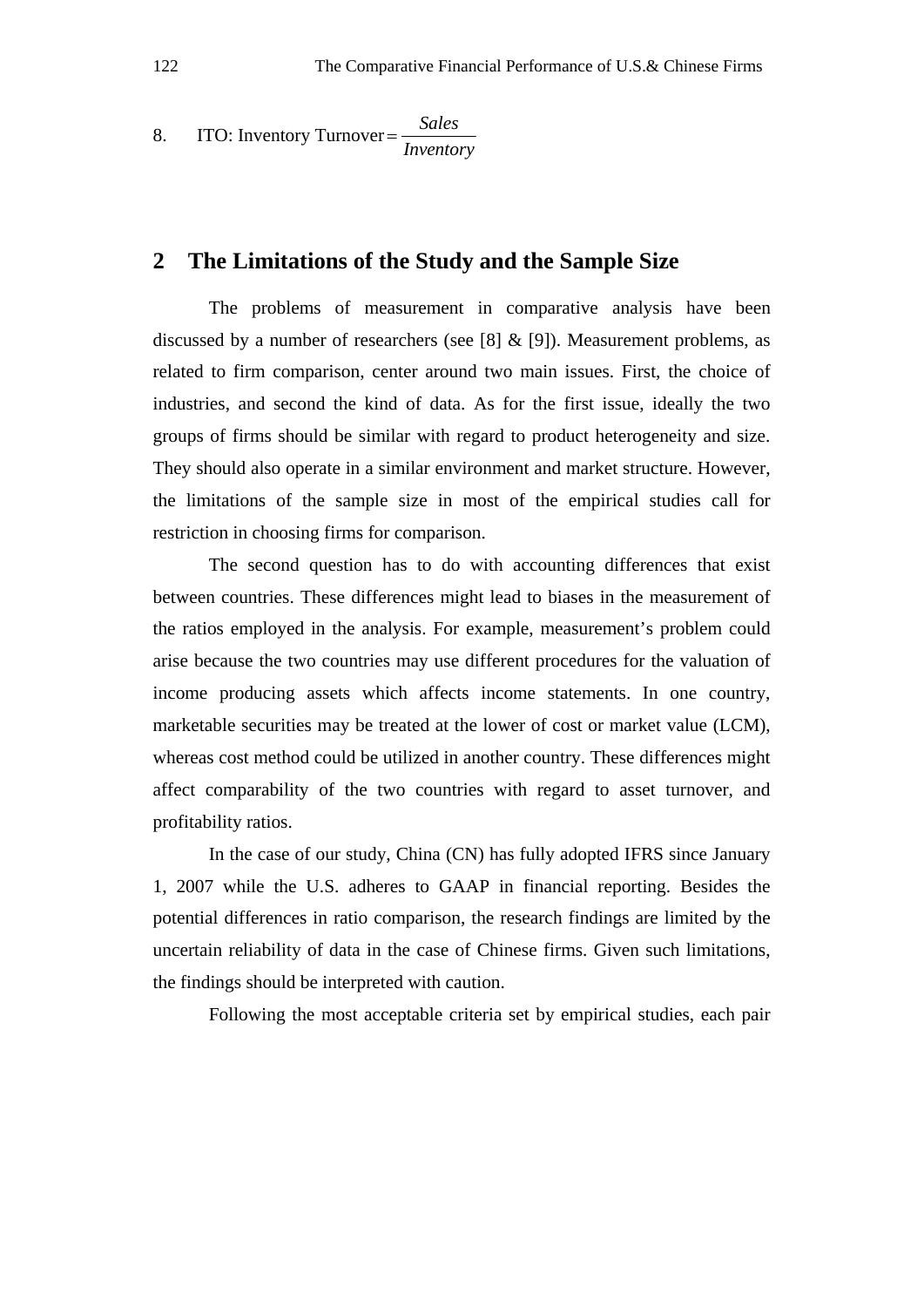of firms chosen in this study consists of one U.S. firm and one CN firm producing similar products and having approximately the same size.

 All the data for the study were compiled by the author from *Mergent on Line.* These include the most recent five-year time-series data for all the eight ratios that were available in 2012. Table 1 shows the industrial sectors and the number of matched pairs that were selected from each industry.

| <b>Industrial Sectors</b>                  | <b>Number of Pairs</b> |
|--------------------------------------------|------------------------|
| Mining and Construction                    | 2                      |
| Manufacturing                              | 14                     |
| Transportation, Communication & Utilities  | $\mathcal{D}$          |
| Wholesale & Retail Trade                   | $\mathcal{D}$          |
| Finance, Insurance & Real Estate           | $\mathcal{D}$          |
| Services                                   | 7                      |
| Public Administration and Non-Classifiable |                        |
| <b>Total Number of Pairs</b>               | 30                     |

Table 1: The Industrial Sectors and the Number of Matched Pairs of Firms From Each Industrial Sector Included in the Study

### **3 The testing of hypotheses**

 Paired comparison is used to compare the relative financial managerial performance of U.S. and CN firms. Eight hypotheses are tested on the basis of ROA, ROE, ROI, LTDE, TDTE, TAT, RTO, and ITO. In all of these cases the null hypothesis states that there is no difference between U.S. and CN firms with regard to the ratio that is being compared. The alternative hypothesis explains that these ratios are different. Because matched pairs are used, an appropriate test is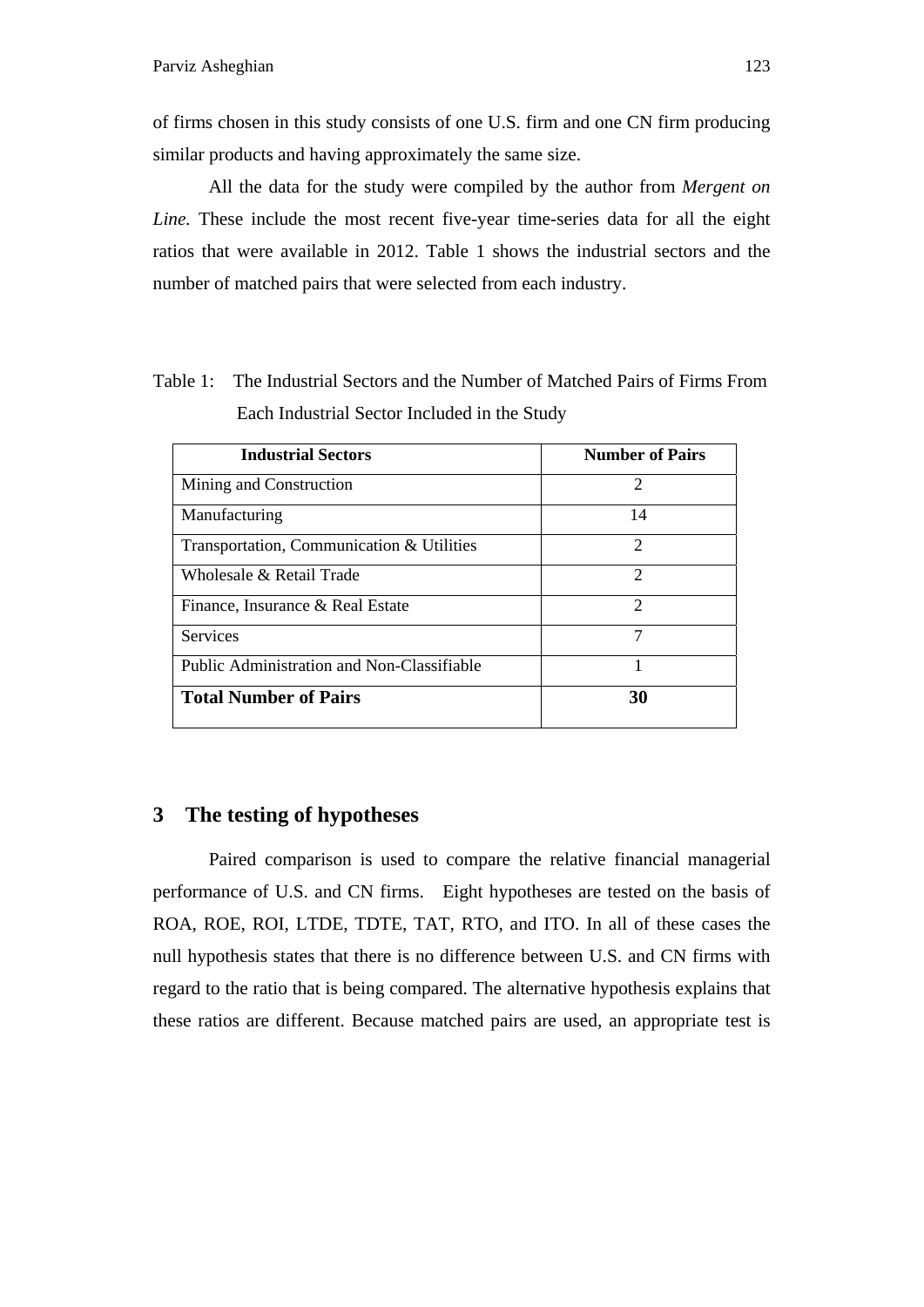the Wilcoxon Matched-pairs Signed-ranked test. This test is ideal because it is a nonparametric test, not requiring a large sample size. The Wilcoxon test gives more weight to pairs that show a large difference than pairs indicating small ones. In this manner the Wilcoxon test is similar to the t-test but it deals with ordinal data. This test is one of the most powerful non-parametric tests. Even for small samples its power is about 95 percent of that of the t-tests (see [10], [11],  $\&$  [12]).

 To conduct the Wilcoxon test, first the differences between each pair, with regard to the ratios that are being compared, are computed. Then these differences are ranked on the basis of their absolute values. Next, the sums of the ranks of the positive and negative differences are used as the test statistics T-, and T+, respectively. Finally, the appropriate absolute T value in each table is chosen as the test statistic and is compared to the critical value given in the table of critical values for the Wilcoxon test, for the number of observations (N).

#### **3.1 Profitability**

 The results of the tests for profitability, measured by ROA, ROE, and ROI, are shown in Tables 2 through 4. The values of the test statistic (T) in these tables indicate that all the null hypotheses of similarities of between ROA (Table 2) and ROI (Table 4) cannot be rejected at the 5% level of significance. ROA similarities mean that U.S. firms and CN firms are similar in terms of efficiency by which they use assets to generate profit. The similarities of ROI means that the U.S. firms and Chinese firms are similar with regard to the efficiency by which they manage the invested capital to generate profit.

 The null hypothesis that ROE of U.S. firms and Chinese firms does not differ is rejected at 5% level of significance, indicating that CN firms have higher ROE ratios as compared to U.S. firms. This means Chinese firms are more efficient than the U.S. firms in terms of generating income for their shareholders.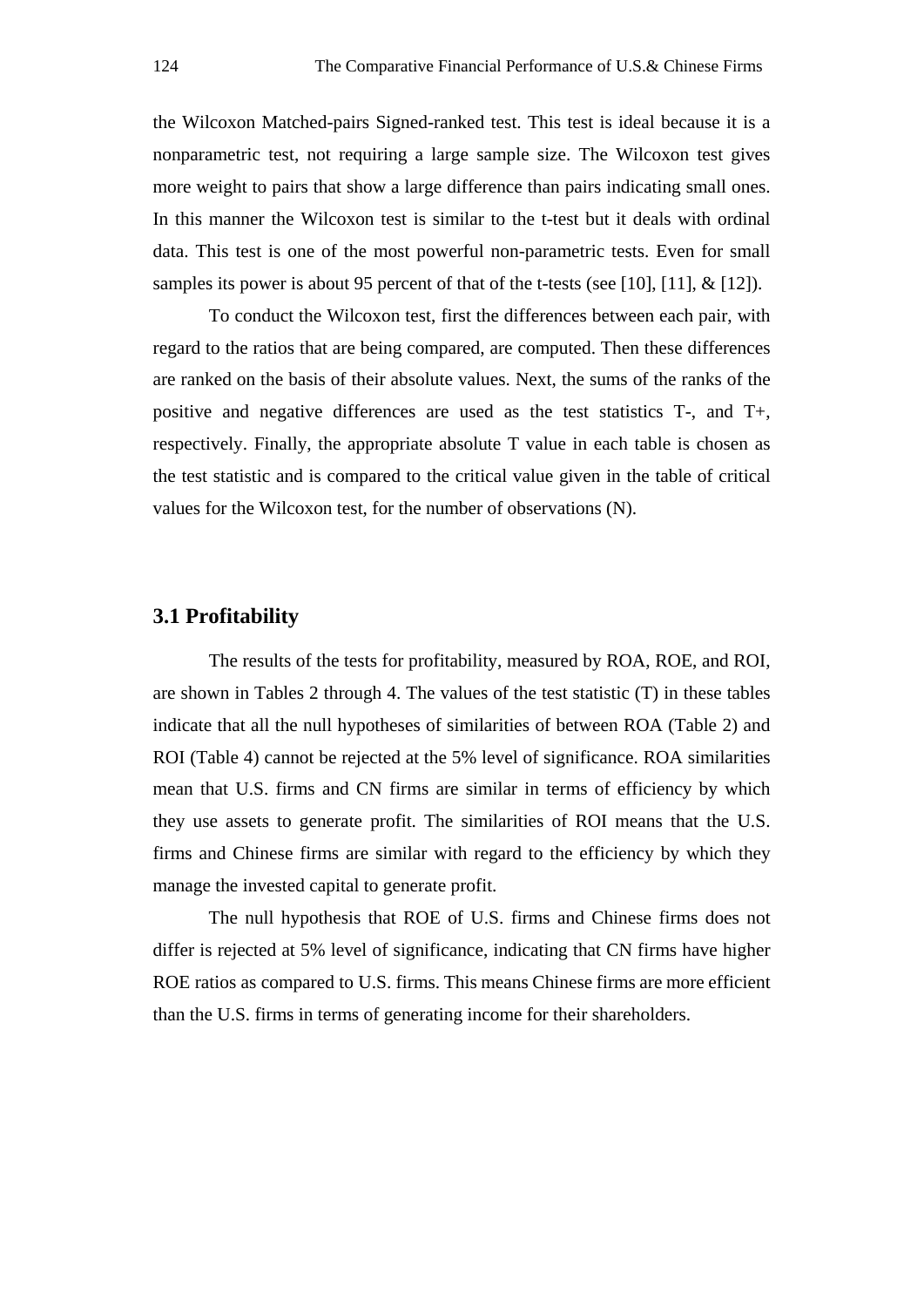#### **3.2 Debt Management**

 The results of the tests for debt management, measured by LTDE and TDTE are shown in Tables five and six, respectively. The values of the test statistic (T) in these tables indicate that all the null hypotheses of similarities of between the U.S. firms and Chinese firms with regard LTDE (Table 5) and TDTE (Table 6) cannot be rejected at the 5% level of significance. This implies that U.S. firms and CN firms are similar with regard to the efficiency by which they manage their total debt and long term debts.

#### **3.3 Asset Management**

 The results of the tests for asset management, measured by TATO, RTO, ITO are shown in Tables seven through nine, respectively. The values of the test statistic (T) in these tables indicate that all the null hypotheses of similarities between the U.S. firms and Chinese firms with regard to TATO (Table 7), RTO (Table 8), and ITO (Table 9) cannot be rejected at the 5% level of significance. This implies that U.S. firms and Chinese firms are similar with regard to the efficiency by which they manage their assets.

# **4 Concluding Remarks**

 This study evaluates the relative financial managerial performance of U.S. firms, and Chinese firms, using a sample of five-year time-series data for a set of 30 matched firms that are chosen from seven industries.

 To the extent that the data are not biased in the context of the limitations set in this study, the foregoing analysis suggests although Chinese firms are more efficient than the U.S. firms in terms of ROE, they are similar in terms of the other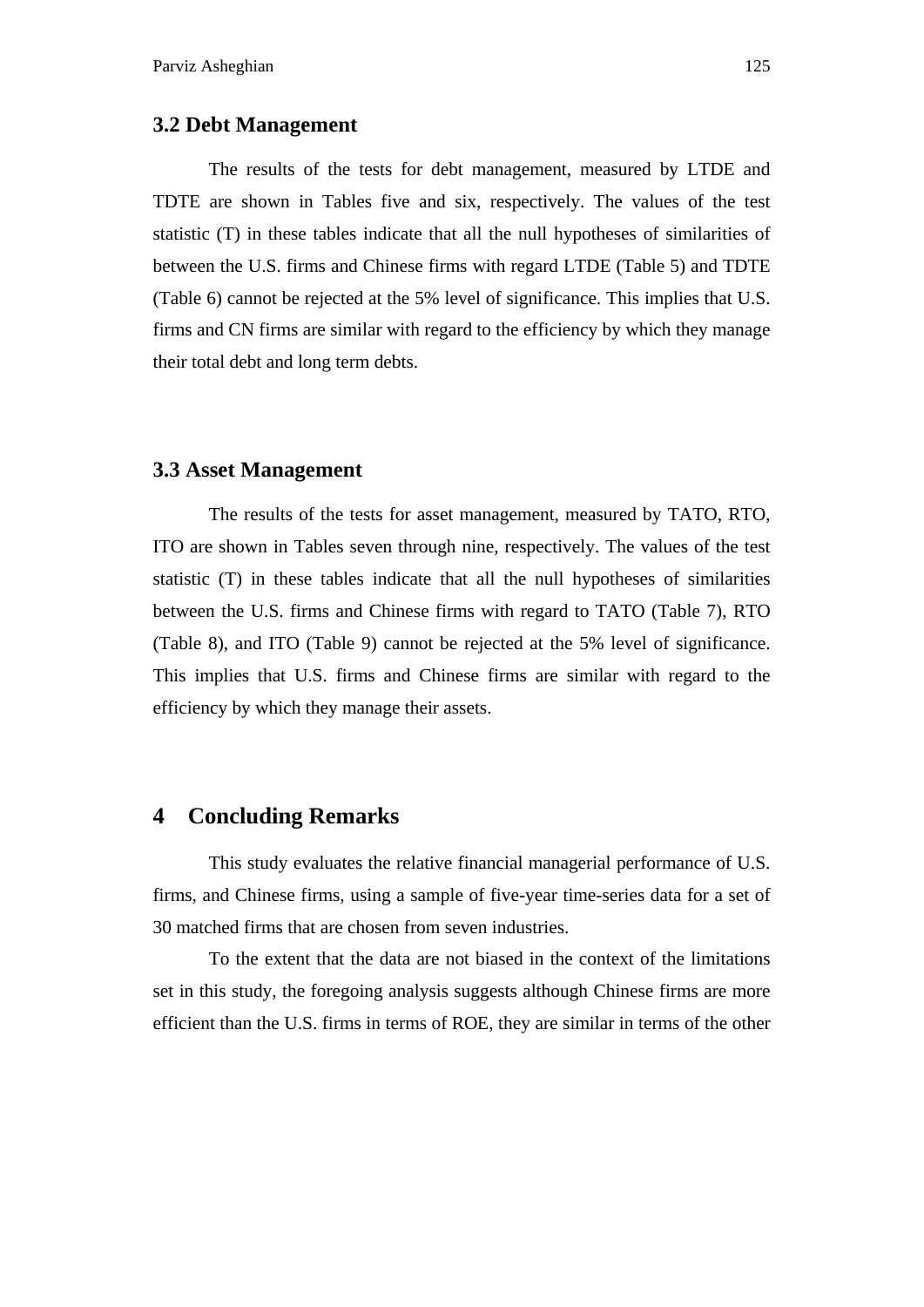two profitability ratios of ROA and ROI.

 The result of the analysis of this study also indicates that there are no significant differences between the U.S. firms and Chinese firms with regard to their efficiency by which they manage their debts and assets.

In an earlier study Liu and O'Farrell examine the potential differences in financial ratios between Chinese and U.S. companies with 60 matched-pairs of companies from three major manufacturing industries that are most attractive to U.S. investors for the year 2006. They conclude that Chinese firms have lower long term debt to total capital, and asset turnover ratios, but higher duration of payables.

This study differs from their study in two ways. First their sample includes only one industrial sector, that is manufacturing, but this study includes all the industrial sectors. Second, each matched pair examined in their study is based on one-year data in 2006, but this study employs all the five-year data that were available in 2012.

 This study examined the comparative financial managerial performance of the CN and the U.S. firms in terms of profitability, debt management and asset management, portraying the relative effectiveness of the executives of these firms in managing their finances. It would be helpful to compare production efficiencies of the CN firms with the U.S. firms to see if CN firms are as efficient as their counterparts in the U.S. in managing their production process. This would require the measurement of total factor productivity, capital productivity and labor productivity and could be the subject of further research in this area.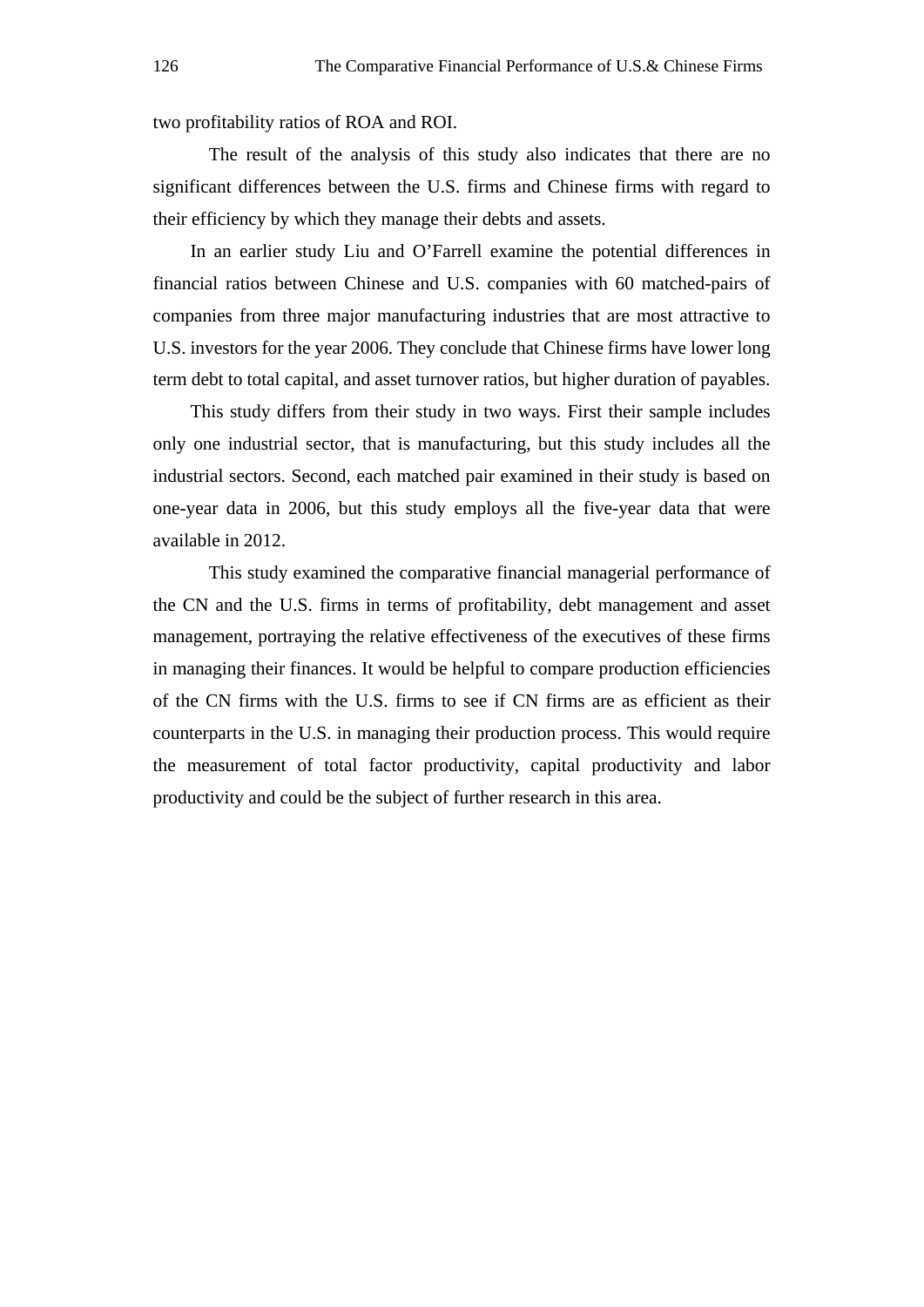| <b>PAIR</b>    | $\sum_{i=1}^n ROA_{ki}^{U.S.}$ | $\sum_{i=1}^n ROA_{ki}^{CN}$ | D         | <b>PRS</b>     | <b>NRS</b>      |
|----------------|--------------------------------|------------------------------|-----------|----------------|-----------------|
|                |                                |                              |           |                |                 |
| 1              | 28.51                          | 4.03                         | 24.48     | 14             |                 |
| $\overline{2}$ | 4.43                           | 14.18                        | $-9.75$   |                | 21              |
| $\overline{3}$ | $-3.15$                        | 6.90                         | $-10.05$  |                | 20              |
| $\overline{4}$ | 32.77                          | $-0.02$                      | 32.79     | 10             |                 |
| 5              | 4.76                           | 23.38                        | $-18.62$  |                | 16              |
| 6              | 10.24                          | 12.77                        | $-2.53$   |                | 28              |
| $\overline{7}$ | $-117.85$                      | 27.20                        | $-145.05$ |                | $\overline{4}$  |
| 8              | $-42.54$                       | 26.72                        | $-69.26$  |                | $\overline{6}$  |
| $\overline{9}$ | 4.33                           | 6.38                         | $-2.05$   |                | $\overline{29}$ |
| 10             | 68.89                          | $-13.10$                     | 81.99     | 5              |                 |
| 11             | $-317.71$                      | 26.86                        | $-344.57$ |                | $\mathbf{1}$    |
| 12             | $-0.80$                        | 26.61                        | $-27.41$  |                | $\overline{12}$ |
| 13             | 19.65                          | 4.70                         | 14.95     | 18             |                 |
| 14             | 3.07                           | 6.19                         | $-3.12$   |                | 26              |
| 15             | $-4.52$                        | 2.19                         | $-6.71$   |                | $\overline{2}4$ |
| 16             | $-54.45$                       | 98.70                        | $-153.15$ |                | $\overline{3}$  |
| 17             | 2.13                           | 7.64                         | $-5.51$   |                | $\overline{25}$ |
| 18             | 9.12                           | 24.19                        | $-15.07$  |                | 17              |
| 19             | 22.37                          | 8.51                         | 13.86     | 19             |                 |
| 20             | 2.22                           | 37.57                        | $-35.35$  | 8              |                 |
| 21             | $-23.62$                       | 7.59                         | $-31.21$  |                | 11              |
| 22             | 25.32                          | 6.47                         | 18.85     | 15             |                 |
| 23             | 5.90                           | 15.14                        | $-9.24$   |                | 23              |
| 24             | $-3.83$                        | 5.79                         | $-9.62$   |                | 22              |
| 25             | $-24.96$                       | 9.32                         | $-34.28$  | 9              |                 |
| 26             | $-129.79$                      | $-441.18$                    | 311.39    | $\overline{2}$ |                 |
| 27             | 1.57                           | 3.35                         | $-1.78$   |                | 30              |
| 28             | $-32.59$                       | 5.83                         | $-38.42$  |                | $\overline{7}$  |
| 29             | 6.00                           | $-19.24$                     | 25.24     | 13             |                 |
| 30             | 7.71                           | 5.03                         | 2.68      | 27             |                 |
|                |                                |                              |           | $T + = 140$    | $T - 325$       |

Table 2: The Wilcoxon Test for the Comparison of ROA Ratios of U.S. and CN Firms

 $ROA_{ki}^{U.S.} = ROA$  of the kth U.S. firm in the ith year;  $ROA_{ki}^{CV} = ROA$  of the kth CN firm in the ith year;  $i = 1...5$ ;  $k = 1...30$ 

RD = Rank of DK; DK = 
$$
\sum_{i=1}^{n} ROA_{ki}^{U.S.} - \sum_{i=1}^{n} ROA_{ki}^{CN}
$$
;

 $PRS = Positive rank sum; NRS = Negative rank sum.$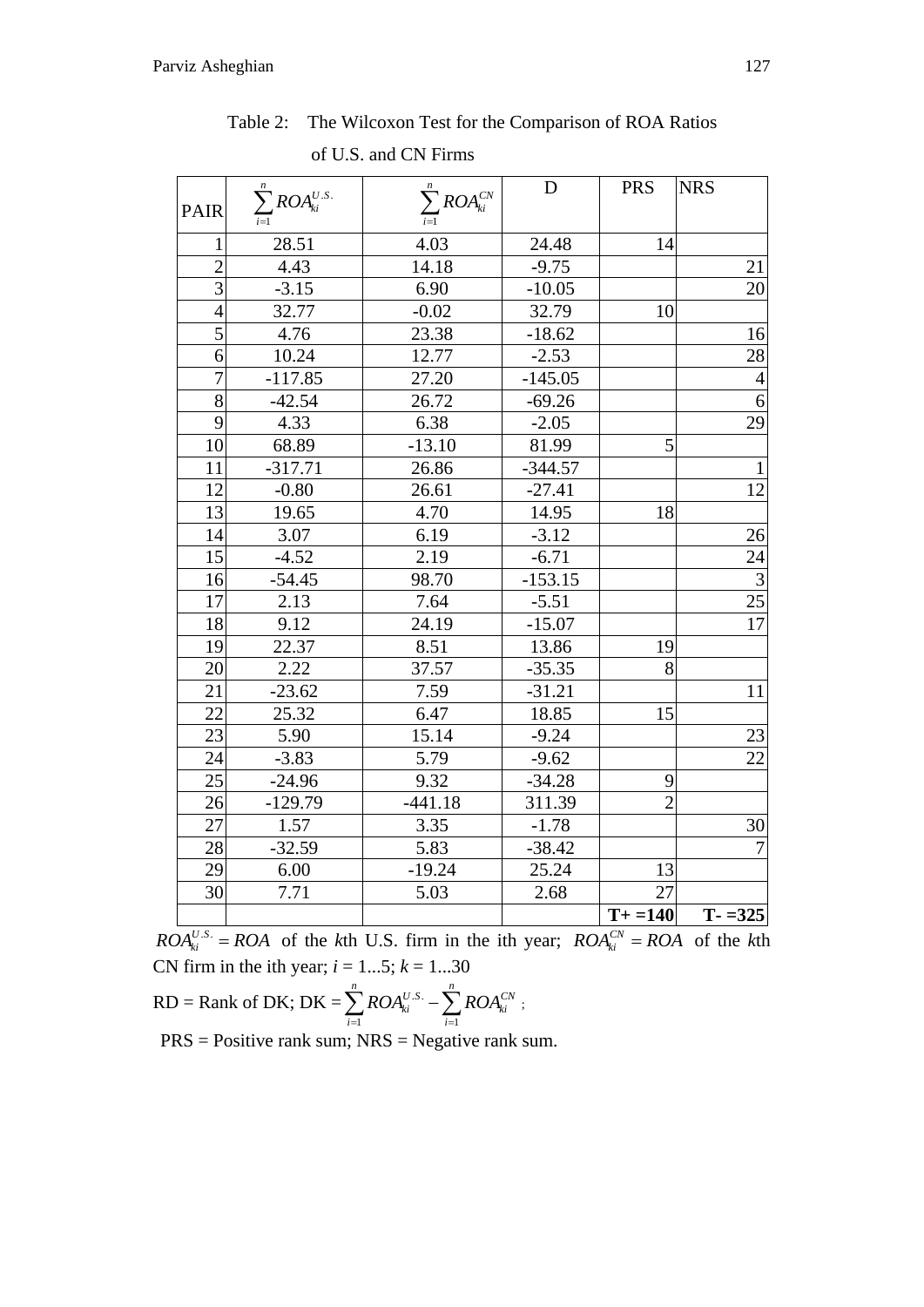|                |                                |                              | D          | <b>PRS</b>     | <b>NRS</b>      |
|----------------|--------------------------------|------------------------------|------------|----------------|-----------------|
| <b>PAIR</b>    | $\sum_{i=1}^n ROE_{ki}^{U.S.}$ | $\sum_{i=1}^n ROE_{ki}^{CN}$ |            |                |                 |
| 1              | 79.46                          | 9.49                         | 69.97      | 10             |                 |
| $\overline{2}$ | 24.65                          | 27.10                        | $-2.45$    |                | 24              |
| $\overline{3}$ | $-13.92$                       | 9.61                         | $-23.53$   |                | $\overline{14}$ |
| $\overline{4}$ | 76.84                          | $-0.27$                      | 77.11      | 9              |                 |
| $\overline{5}$ | 19.54                          | 57.49                        | $-37.95$   |                | 13              |
| 6              | 13.69                          | 21.62                        | $-7.93$    |                | 20              |
| $\overline{7}$ | $-284.63$                      | 41.27                        | $-325.90$  |                |                 |
| 8              | $-50.26$                       | 48.03                        | $-98.29$   |                | $\frac{3}{7}$   |
| 9              | 7.51                           | 177.63                       | $-170.12$  |                |                 |
| 10             | 175.56                         | $-60.56$                     | 236.12     | $\overline{4}$ |                 |
| 11             | $-512.40$                      | 49.71                        | $-562.11$  |                | $\sqrt{2}$      |
| 12             | $-2.50$                        | 56.89                        | $-59.39$   |                | $\overline{12}$ |
| 13             | $\ast$                         | 19.38                        |            |                |                 |
| 14             | 6.39                           | 11.81                        | $-5.42$    |                | 21              |
| 15             | (6.28)                         | 2.79                         | $-9.07$    |                | $\overline{19}$ |
| 16             | $-98.05$                       | 3380.26                      | $-3478.31$ |                | $\mathbf{1}$    |
| 17             | 7.39                           | 22.50                        | $-15.11$   |                | $\overline{17}$ |
| 18             | 29.79                          | 32.17                        | $-2.38$    |                | 25              |
| 19             | 38.56                          | 21.70                        | 16.86      | 16             |                 |
| 20             | 3.62                           | 86.84                        | $-83.22$   |                | 8               |
| 21             | $\ast$                         | 43.80                        |            |                |                 |
| 22             | 178.31                         | 58.01                        | 120.30     | 6              |                 |
| 23             | 11.53                          | 22.53                        | $-11.00$   |                | 18              |
| 24             | $-5.70$                        | 13.96                        | $-19.66$   |                | $\overline{15}$ |
| 25             | $-40.71$                       | 26.48                        | $-67.19$   |                | 10              |
| 26             | $-688.65$                      | $\ast$                       |            |                |                 |
| 27             | 4.88                           | 9.03                         | $-4.15$    |                | 23              |
| 28             | $\ast$                         | 14.40                        |            |                |                 |
| 29             | 13.17                          | $\ast$                       |            |                |                 |
| 30             | 24.48                          | 19.77                        | 4.71       | 22             |                 |
|                |                                |                              |            | $T = 67$       | $T - 257$       |

Table 3: The Wilcoxon Test for the Comparison of ROE Ratios of U.S. and CN Firms

*ROE<sup>U.S.</sup>* = *ROA* of the *k*th U.S. firm in the ith year; *ROE*<sup>CN</sup><sub>*ki*</sub> = *ROA* of the *k*th CN firm in the ith year; *i* = 1...5; *k* = 1...30, RD = Rank of DK;  $DK = \sum_{i=1}^{n} ROE_{ki}^{U.S.} - \sum_{i=1}^{n} ROE_{ki}^{CN}$ ; PRS = Positive rank sum; NRS = Negative rank sum.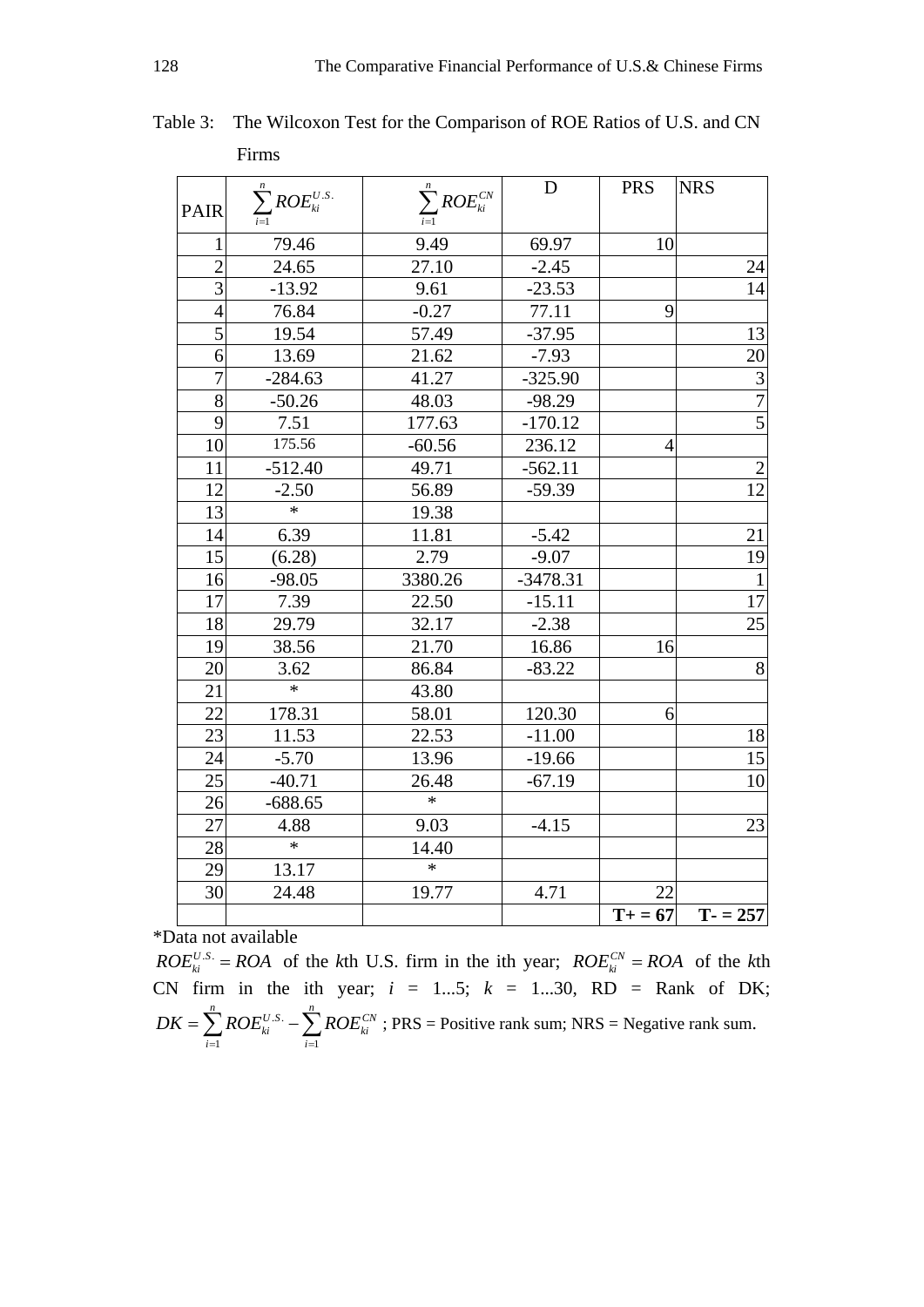| Firms          |                                |                              |             |                |                |
|----------------|--------------------------------|------------------------------|-------------|----------------|----------------|
| <b>PAIR</b>    | $\sum_{i=1}^n ROI_{ki}^{U.S.}$ | $\sum_{i=1}^n ROI_{ki}^{CN}$ | $\mathbf D$ | <b>PRS</b>     | <b>NRS</b>     |
| 1              | 80.59                          | 14.49                        | 66.10       | $\overline{7}$ |                |
| $\overline{2}$ | 24.69                          | 27.85                        | (3.16)      |                | $22\,$         |
| 3              | 12.05                          | 12.07                        | (0.02)      |                | 25             |
| $\overline{4}$ | 56.08                          | 13.01                        | 43.07       | 9              |                |
| $\overline{5}$ | 25.39                          | 48.37                        | (22.98)     |                | 12             |
| 6              | 6.76                           | 14.41                        | (7.65)      |                | 20             |
| $\overline{7}$ | (257.63)                       | 46.08                        | (303.71)    |                | $\frac{2}{5}$  |
| $\overline{8}$ | (37.72)                        | 55.59                        | (93.31)     |                |                |
| 9              | 8.62                           | 19.95                        | (11.33)     |                | $\frac{1}{7}$  |
| 10             | 182.55                         | (7.48)                       | 190.03      | 3              |                |
| 11             | $\ast$                         | 35.23                        |             |                |                |
| 12             | 8.80                           | 49.99                        | (41.19)     |                | 10             |
| 13             | 1.55                           | (16.75)                      | 18.30       | 14             |                |
| 14             | 9.36                           | 12.29                        | (2.93)      |                | 23             |
| 15             | (4.66)                         | 5.23                         | (9.89)      |                | 18             |
| 16             | (104.68)                       | (5.27)                       | (99.41)     |                | $\overline{4}$ |
| 17             | 29.45                          | 21.29                        | 8.16        | 19             |                |
| 18             | 37.24                          | 21.15                        | 16.09       | 15             |                |
| 19             | 51.16                          | 22.76                        | 28.40       | 11             |                |
| 20             | 13.01                          | 97.73                        | (84.72)     |                | 6              |
| 21             | (35.47)                        | $\ast$                       |             |                |                |
| 22             | 64.70                          | 368.63                       | (303.93)    |                | $\overline{2}$ |
| 23             | 12.76                          | (0.49)                       | 13.25       | 16             |                |
| 24             | (3.82)                         | (0.49)                       | (3.33)      |                | 13             |
| 25             | (21.37)                        | 24.56                        | (45.93)     |                | $\overline{8}$ |
| 26             | (224.67)                       | $\ast$                       |             |                |                |
| 27             | 8.69                           | 6.23                         | 2.46        | 24             |                |
| 28             | $\ast$                         | 10.74                        |             |                |                |
| 29             | 10.68                          | $\ast$                       |             |                |                |
| 30             | 11.77                          | 15.68                        | (3.91)      |                | 21             |
|                |                                |                              |             | $T+ = 118$     | $T - 208$      |

Table 4: The Wilcoxon Test for the Comparison of ROI Ratios of U.S. and CN

\*Data not available<br>  $ROI_{ki}^{U.S.} = ROI$  of the kth U.S. firm in the *i*th year;  $ROI_{ki}^{CN} = ROI$  of the *k*th CN<br>
firm in the *i*th year;  $i = 1...5$ ;  $k = 1...30$ , RD = Rank of DK;  $DK = \sum_{i=1}^{n} ROI_{ki}^{U.S.} - \sum_{i=1}^{n} ROI_{ki}^{CN}$ ; PRS = Positive rank sum; NRS = Negative rank sum.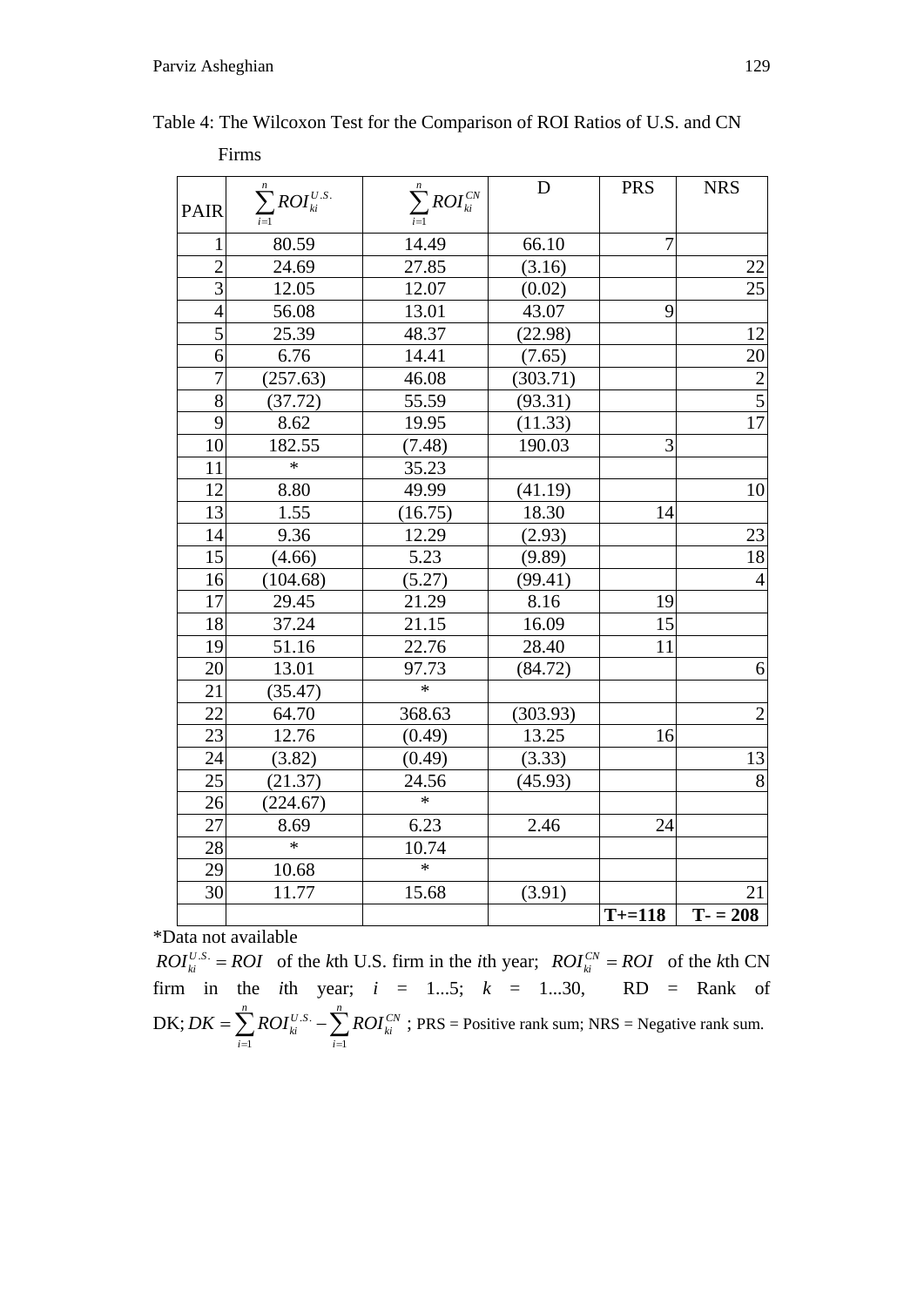| <b>PAIR</b>     | $\sum_{i=1}^n LTDTE_{ki}^{U.S.}$ | $\sum_{i=1}^n\textit{LTDTE}_{ki}^{CN}$ | D       | <b>PRS</b>      | <b>NRS</b> |
|-----------------|----------------------------------|----------------------------------------|---------|-----------------|------------|
| $\mathbf{1}$    | 2.18                             | 0.31                                   | 1.87    | 6               |            |
| $\overline{2}$  | 5.18                             | 0.99                                   | 4.19    | $\overline{4}$  |            |
| $\overline{3}$  | 5.69                             | $\overline{\ast}$                      |         | $\overline{3}$  |            |
| $\overline{4}$  | 2.64                             | 0.57                                   | 2.07    | $\overline{5}$  |            |
| $\overline{5}$  | 9.15                             | 1.58                                   | 7.57    | $\mathbf{1}$    | 15         |
| 6               | 0.07                             | 0.42                                   | $-0.35$ |                 |            |
| $\overline{7}$  | 0.08                             | 0.01                                   | 0.07    | 14              |            |
| $\overline{8}$  | 0.57                             | 0.04                                   | 0.53    | 11              |            |
| 9               | 0.02                             | 2.21                                   | $-2.19$ |                 | 18         |
| 10              | 0.87                             | 0.10                                   | 0.77    | 9               |            |
| 11              | 0.76                             | 0.51                                   | 0.25    | 13              |            |
| 12              | 0.74                             | 0.08                                   | 0.66    | $\overline{10}$ |            |
| $\overline{13}$ | 18.63                            | $\ast$                                 |         |                 |            |
| 14              | 0.68                             | 0.15                                   | 0.53    | 12              |            |
| 15              | 0.15                             | $\ast$                                 |         |                 |            |
| 16              | 0.48                             | $\ast$                                 |         |                 |            |
| 17              | 0.46                             | $\ast$                                 |         |                 |            |
| 18              | 3.99                             | $\ast$                                 |         |                 |            |
| 19              | $\ast$                           | 3.11                                   |         |                 |            |
| 20              | 1.74                             | 0.79                                   | 0.95    | $\overline{7}$  |            |
| 21              | $\ast$                           | $\ast$                                 |         |                 |            |
| 22              | 12.73                            | 6.47                                   | 6.26    | $\overline{2}$  |            |
| 23              | 0.85                             | $\ast$                                 |         |                 |            |
| 24              | 0.13                             | $\overline{\ast}$                      |         |                 |            |
| 25              | 0.00                             | 0.46                                   | $-0.46$ |                 | 16         |
| 26              | $\ast$                           | $\ast$                                 |         |                 |            |
| 27              | 0.90                             | 0.04                                   | 0.86    |                 |            |
| 28              | $\ast$                           | 0.57                                   |         |                 |            |
| 29              | 0.40                             | $\ast$                                 |         |                 |            |
| 30              | 2.37                             | 3.27                                   | $-0.90$ |                 | $17\,$     |
|                 |                                  |                                        |         | $T + 97$        | $T = 66$   |

Table 5: The Wilcoxon Test for the Comparison of LTDTE Ratios of U.S. and CN Firms

 $LTDTE_{ki}^{U.S.} = LTDTE$  of the *k*th U.S. firm in the *i*th year;  $LTDTE_{ki}^{CN} = LTDTE$  of the *k*th CN firm in the *i*th year; *i* = 1...5; *k* = 1...30, RD = Rank of  $DK; DK = \sum LTDTE_{ki}^{U.S.}$  $i=1$  $\sum_{i=1}^n \textit{LTDTE}_{ki}^{U.S.} - \sum_{i=1}^n \textit{LTDTE}_{ki}^{CN};$  $DK = \sum LTDTE_{ki}^{U.S.} - \sum LTDTE$  $=\sum_{i=1} LTDTE_{ki}^{U.S.} - \sum_{i=1} LTDTE_{ki}^{CN}$ ; PRS=Positive rank sum; NRS = Negative rank sum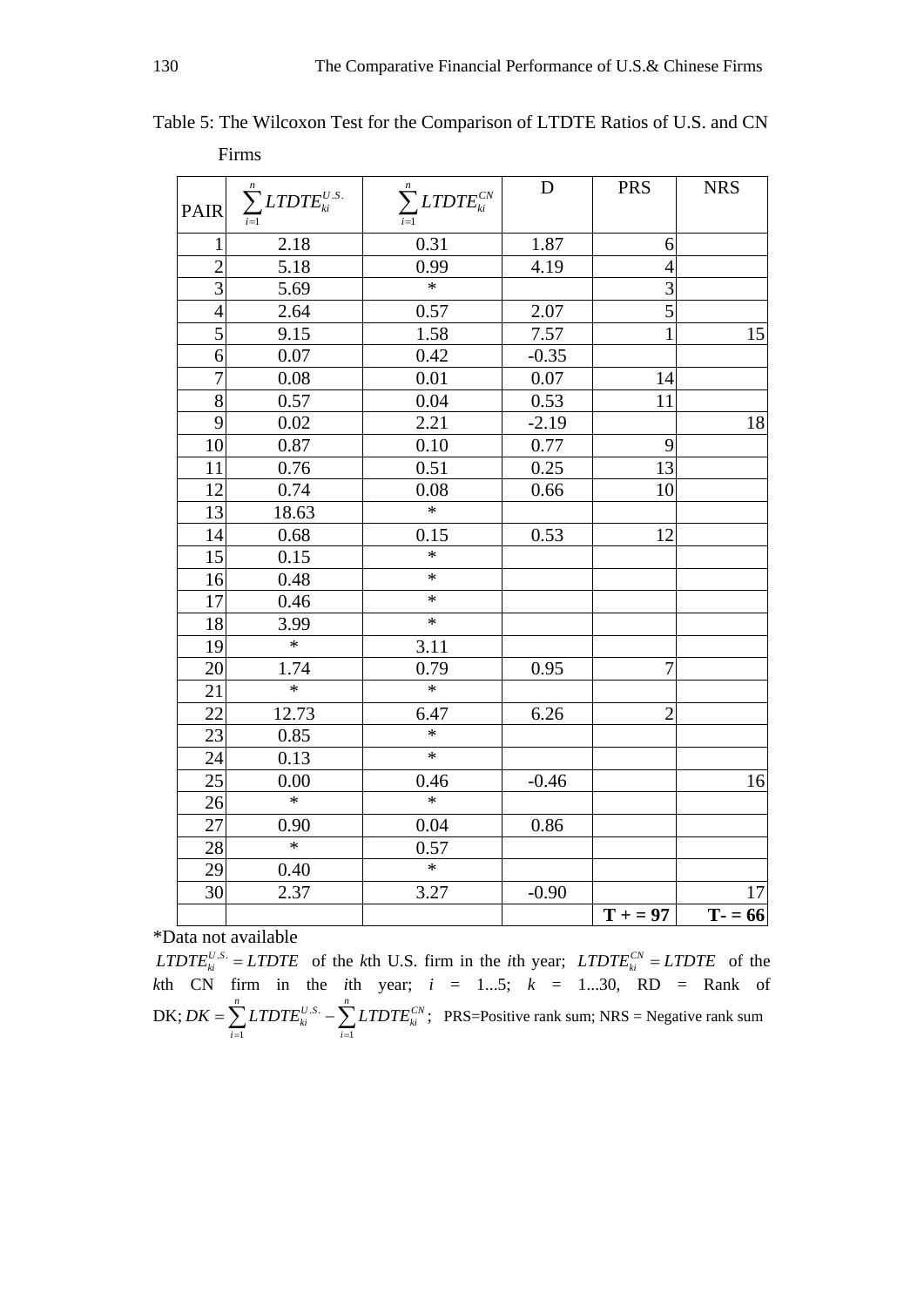| Firms           |                                    |                                  |          |                |                                            |
|-----------------|------------------------------------|----------------------------------|----------|----------------|--------------------------------------------|
| PAIR            | $\sum_{i=1}^n T D T E_{ki}^{U.S.}$ | $\sum_{i=1}^n T D T E_{ki}^{CN}$ | D        | <b>PRS</b>     | <b>NRS</b>                                 |
| $\mathbf{1}$    | 2.30                               | 3.56                             | $-1.26$  |                | 12                                         |
| $\overline{2}$  | 5.25                               | 1.72                             | 3.53     | 5              |                                            |
| 3               | 5.74                               | $\ast$                           |          | $\overline{3}$ |                                            |
| $\overline{4}$  | 2.72                               | 5.80                             | $-3.08$  |                | $\overline{7}$                             |
| $\overline{5}$  | 9.22                               | 2.78                             | 6.44     | $\overline{2}$ |                                            |
| $\overline{6}$  | 0.15                               | 1.70                             | $-1.55$  |                | 11                                         |
| $\overline{7}$  | 0.16                               | 0.10                             | 0.06     | 22             |                                            |
| $\overline{8}$  | 0.84                               | 1.23                             | $-0.39$  |                | 16                                         |
| 9               | 0.04                               | 28.51                            | $-28.47$ |                | $\mathbf{1}% _{T}\left( \mathbf{1}\right)$ |
| 10              | 1.22                               | 4.27                             | $-3.05$  |                | $\overline{8}$                             |
| 11              | 1.37                               | 1.69                             | $-0.32$  |                | $\overline{17}$                            |
| 12              | 0.99                               | 1.42                             | $-0.43$  |                | $\overline{15}$                            |
| 13              | 20.68                              | $\ast$                           |          |                |                                            |
| 14              | 0.80                               | 0.55                             | 0.25     | 18             |                                            |
| $\overline{15}$ | 0.18                               | 0.01                             | 0.17     | 20             |                                            |
| $\overline{16}$ | 2.23                               | $\ast$                           |          |                |                                            |
| 17              | 1.62                               | 0.57                             | 1.05     | 13             |                                            |
| 18              | 4.75                               | 0.24                             | 4.51     | $\overline{4}$ |                                            |
| 19              | $\ast$                             | 6.07                             |          |                |                                            |
| 20              | 1.74                               | 1.06                             | 0.68     | 14             |                                            |
| 21              | $\ast$                             | *                                |          |                |                                            |
| 22              | 19.27                              | $\ast$                           |          |                |                                            |
| 23              | 0.88                               | 1.00                             | $-0.12$  |                | 21                                         |
| 24              | 0.16                               | 2.29                             | $-2.13$  |                | $\overline{10}$                            |
| 25              | 0.00                               | 2.77                             | $-2.77$  |                | $\overline{9}$                             |
| 26              | 6.08                               | $\ast$                           |          |                |                                            |
| 27              | 0.91                               | 0.69                             | 0.22     | 19             |                                            |
| 28              | $\ast$                             | 0.93                             |          |                |                                            |
| 29              | 0.45                               | $\ast$                           |          |                |                                            |
| 30              | 2.45                               | 5.68                             | $-3.23$  |                | $6 \mid$                                   |
|                 |                                    |                                  |          | $T = 120$      | $T - 133$                                  |

Table 6: The Wilcoxon Test for the Comparison of TDTE Ratios of U.S. and CN

 $T D T E_{ki}^{U.S.} = T D T E$  of the *k*th U.S. firm in the *i*th year;  $T D T E_{ki}^{CV} = T D T E$  of the kth CN firm in the ith year;  $i = 1...5$ ;  $k = 1...30$ , RD = Rank of DK; .S.  $i=1$  $\sum_{i=1}^n \mathit{TDTE}_{ki}^{U.S.} - \sum_{i=1}^n \mathit{TDTE}_{ki}^{CN}$  $DK = \sum TDTE_{ki}^{U.S.} - \sum TDTE$  $=\sum_{i=1}^{T} T D T E_{ki}^{U.S.} - \sum_{i=1}^{T} T D T E_{ki}^{CN}$ ; PRS = Positive rank sum; NRS = Negative rank sum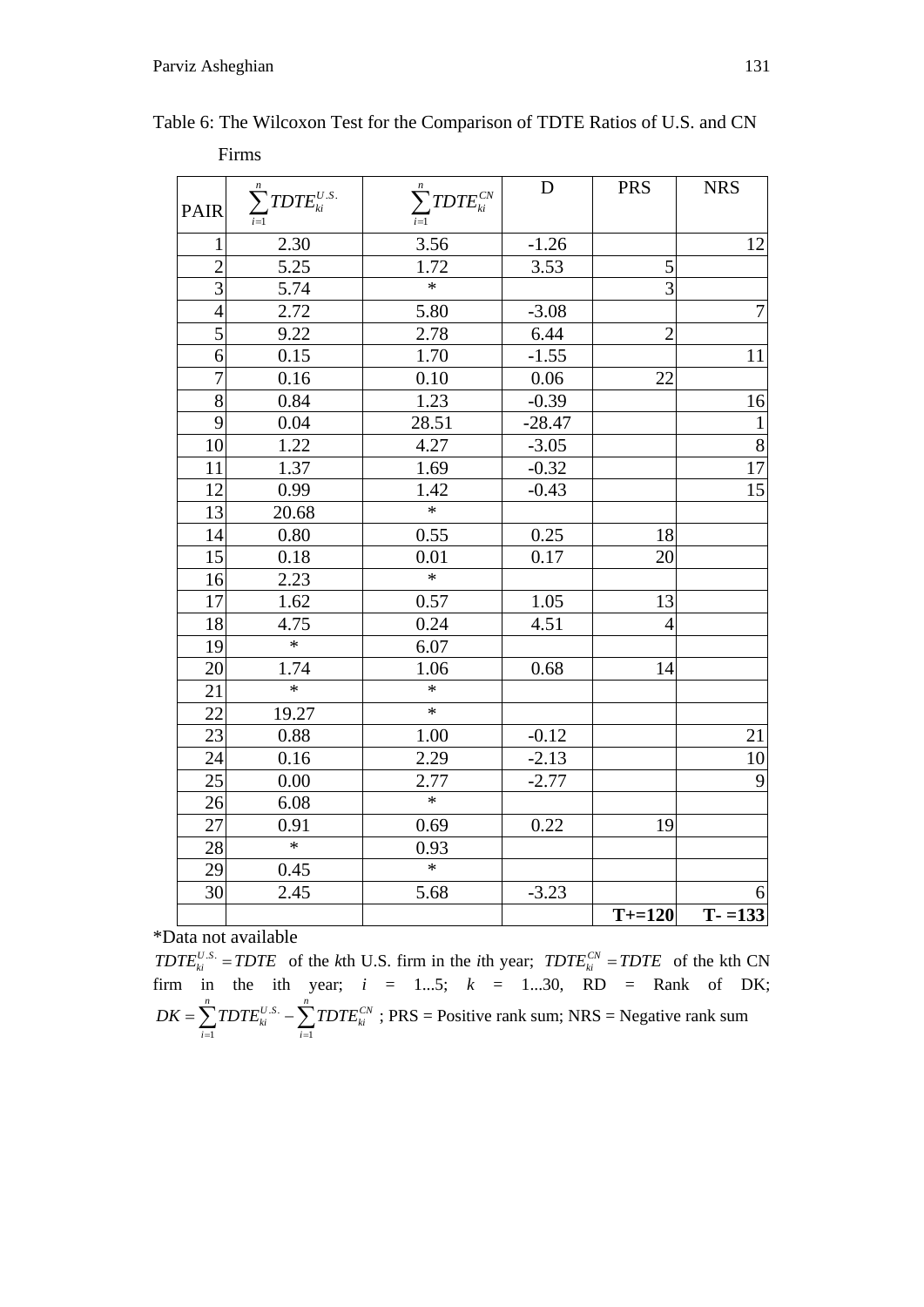|                | Firms                           |                               |             |                |                 |
|----------------|---------------------------------|-------------------------------|-------------|----------------|-----------------|
| PAIR           | $\sum_{i=1}^n TATO_{ki}^{U.S.}$ | $\sum_{i=1}^n TATO^{CN}_{ki}$ | $\mathbf D$ | <b>PRS</b>     | <b>NRS</b>      |
| 1              | 5.26                            | 3.13                          | 2.13        | 13             |                 |
| $\overline{2}$ | 2.89                            | 3.71                          | $-0.82$     |                | 20              |
| $\overline{3}$ | 1.77                            | 3.71                          | $-0.04$     |                | $\overline{27}$ |
| $\overline{4}$ | 3.25                            | 3.72                          | $-0.47$     |                | $\overline{22}$ |
| $\overline{5}$ | 1.61                            | 4.81                          | $-3.20$     |                | $\overline{6}$  |
| 6              | 2.34                            | 1.41                          | 0.93        | 18             |                 |
| $\overline{7}$ | 3.53                            | 1.65                          | 1.88        | 14             |                 |
| $\overline{8}$ | 4.59                            | 2.24                          | 2.35        | 12             |                 |
| 9              | 7.67                            | 1.06                          | 6.61        | $\overline{c}$ |                 |
| 10             | 7.70                            | 0.82                          | 6.88        | $\overline{1}$ |                 |
| 11             | $\ast$                          | 1.94                          |             |                |                 |
| 12             | 1.51                            | 2.96                          | $-1.45$     |                | 15              |
| 13             | 1.50                            | 0.53                          | 0.97        | 17             |                 |
| 14             | 0.50                            | 0.72                          | $-0.22$     |                | 25              |
| 15             | 0.40                            | 0.24                          | 0.16        | 26             |                 |
| 16             | 3.51                            | 0.69                          | 2.82        | 9              |                 |
| 17             | 3.14                            | 2.27                          | 0.87        | 19             |                 |
| 18             | 3.53                            | 1.01                          | 2.52        | 11             |                 |
| 19             | 8.11                            | 1.67                          | 6.44        | $\overline{3}$ |                 |
| 20             | 4.01                            | 4.98                          | $-0.97$     |                | 17              |
| 21             | 3.95                            | 0.76                          | 3.19        | $\overline{7}$ |                 |
| 22             | 3.72                            | $\ast$                        |             |                |                 |
| 23             | 5.49                            | 1.01                          | 4.48        | $\overline{4}$ |                 |
| 24             | 5.14                            | 2.24                          | 2.90        | 8              |                 |
| 25             | 4.36                            | 1.62                          | 2.74        | 10             |                 |
| 26             | 0.78                            | $\ast$                        |             |                |                 |
| 27             | 0.47                            | 1.14                          | $-0.67$     |                | 21              |
| 28             | 4.74                            | 0.27                          | 4.47        | 5              |                 |
| 29             | 0.71                            | 0.26                          | 0.45        | 23             |                 |
| 30             | 0.66                            | 0.90                          | $-0.24$     |                | 24              |
|                |                                 |                               |             | $T+ = 202$     | $T - 177$       |

Table 7: The Wilcoxon Test for the Comparison of TATO Ratios of U.S. and CN

*TATO*<sup>*U.S.*</sup> = *TATO* of the *k*th U.S. firm in the *i*th year;  $TATO_{ki}^{CN} = TATO$  of the kth CN firm in the ith year;  $i = 1...5$ ;  $k = 1...30$ , RD = Rank of DK; .S.  $i=1$  $\sum_{i=1}^{n} T_A T_C U.S. \sum_{i=1}^{n} T_A T_C C_N$  $\mathbf{k}$ *i*  $\sum$   $I$   $\mathbf{\Lambda}$   $\mathbf{\mathbf{\mathbf{U}}}_{ki}$ *i* =1 *i*  $DK = \sum TATO_{ki}^{U.S.} - \sum TATO$  $=\sum_{i=1} TATO_{ki}^{U.S.}-\sum_{i=1} TATO_{ki}^{CN}$ ; PRS = Positive rank sum; NRS = Negative rank sum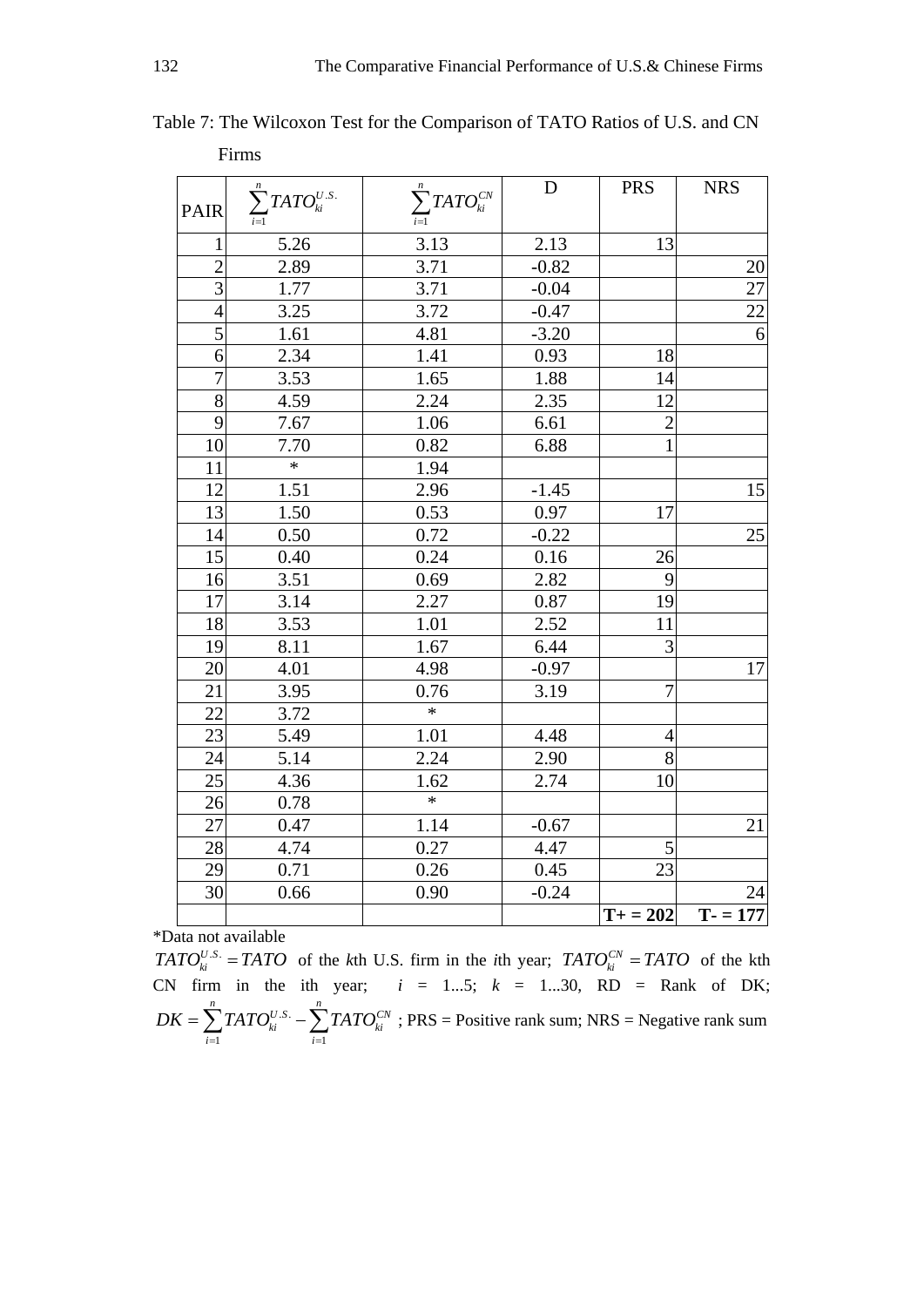|                | Firms                          |                                 |          |                       |                |
|----------------|--------------------------------|---------------------------------|----------|-----------------------|----------------|
| <b>PAIR</b>    | $\sum_{i=1}^n RTO_{ki}^{U.S.}$ | $\sum_{i=1}^n {R}T O_{ki}^{CN}$ | D        | <b>PRS</b>            | <b>NRS</b>     |
| 1              | 39.45                          | 31.75                           | 7.70     | 17                    |                |
| $\overline{2}$ | 22.23                          | 68.77                           | (46.54)  |                       | $\overline{7}$ |
| $\overline{3}$ | 20.31                          | 8.23                            | 12.08    | 11                    |                |
| $\overline{4}$ | 25.00                          | 29.78                           | (4.78)   |                       | 21             |
| $\overline{5}$ | 21.02                          | 16.07                           | 4.95     | 20                    |                |
| 6              | 15.69                          | 13.16                           | 2.53     | 23                    |                |
| $\overline{7}$ | $\ast$                         | 7.30                            |          |                       |                |
| $\overline{8}$ | 27.22                          | 29.96                           | (2.74)   |                       | 22             |
| 9              | 1,847.15                       | 3.78                            | 1,843.37 | $\mathbf{1}$          |                |
| 10             | 208.11                         | 5.87                            | 202.24   | $\overline{4}$        |                |
| 11             | $\ast$                         | 16.28                           |          |                       |                |
| 12             | 24.60                          | 13.20                           | 11.40    | 13                    |                |
| 13             | 40.54                          | 4.19                            | 36.35    | 9                     |                |
| 14             | 7.12                           | 4.19                            | (5.39)   |                       | 19             |
| 15             | 11.90                          | 3.71                            | 8.19     | 16                    |                |
| 16             | 13.56                          | 19.86                           | (6.30)   |                       | 18             |
| 17             | 10.28                          | 66.87                           | (56.59)  |                       | 6              |
| 18             | 31.43                          | 350.15                          | (318.72) |                       | $\overline{2}$ |
| 19             | 255.75                         | 16.61                           | 239.14   | 3                     |                |
| 20             | 182.34                         | 33.05                           | 149.29   | $\overline{5}$        |                |
| 21             | 488.00                         | $\ast$                          |          |                       |                |
| 22             | 13.61                          | $\ast$                          |          |                       |                |
| 23             | 153.93                         | $\ast$                          |          |                       |                |
| 24             | 59.09                          | 19.57                           | 39.52    | 8                     |                |
| 25             | 32.42                          | 7.94                            | 24.48    | 10                    |                |
| 26             | 6.93                           | $\ast$                          | $\ast$   |                       |                |
| 27             | 6.85                           | 4.65                            | 2.20     | 24                    |                |
| 28             | 13.02                          | 4.65                            | 11.62    | 12                    |                |
| 29             | 9.26                           | 0.54                            | 8.72     | 15                    |                |
| 30             | 20.95                          | 11.16                           | 9.79     | 14                    |                |
|                |                                |                                 |          | $\overline{T+} = 205$ | $T - 95$       |

Table 8: The Wilcoxon Test for the Comparison of RTO Ratios of U.S. and CN

 $RTO_{ki}^{U.S.} = RTO$  of the *k*th U.S. firm in the *i*th year;  $RTO_{ki}^{CN} = RTO$  of the *k*th CN firm in the *i*th year;  $i = 1...5$ ;  $k$  N= 1...30, RD = Rank of DK; .S.  $i=1$  $\sum_{n=1}^{n}$  *p TOUS*.  $\sum_{n=1}^{n}$  *p TO*<sup>*CN*</sup>  $\mathbf{k}$ *ki*  $\sum$  **AI**  $\mathbf{U}_{ki}$ *i* =1 *i*  $DK = \sum RTO_{ki}^{U.S} - \sum RTO$  $=\sum_{i=1} RTO_{ki}^{U.S.}-\sum_{i=1} RTO_{ki}^{CN}$ ; PRS = Positive rank sum; NRS = Negative rank sum.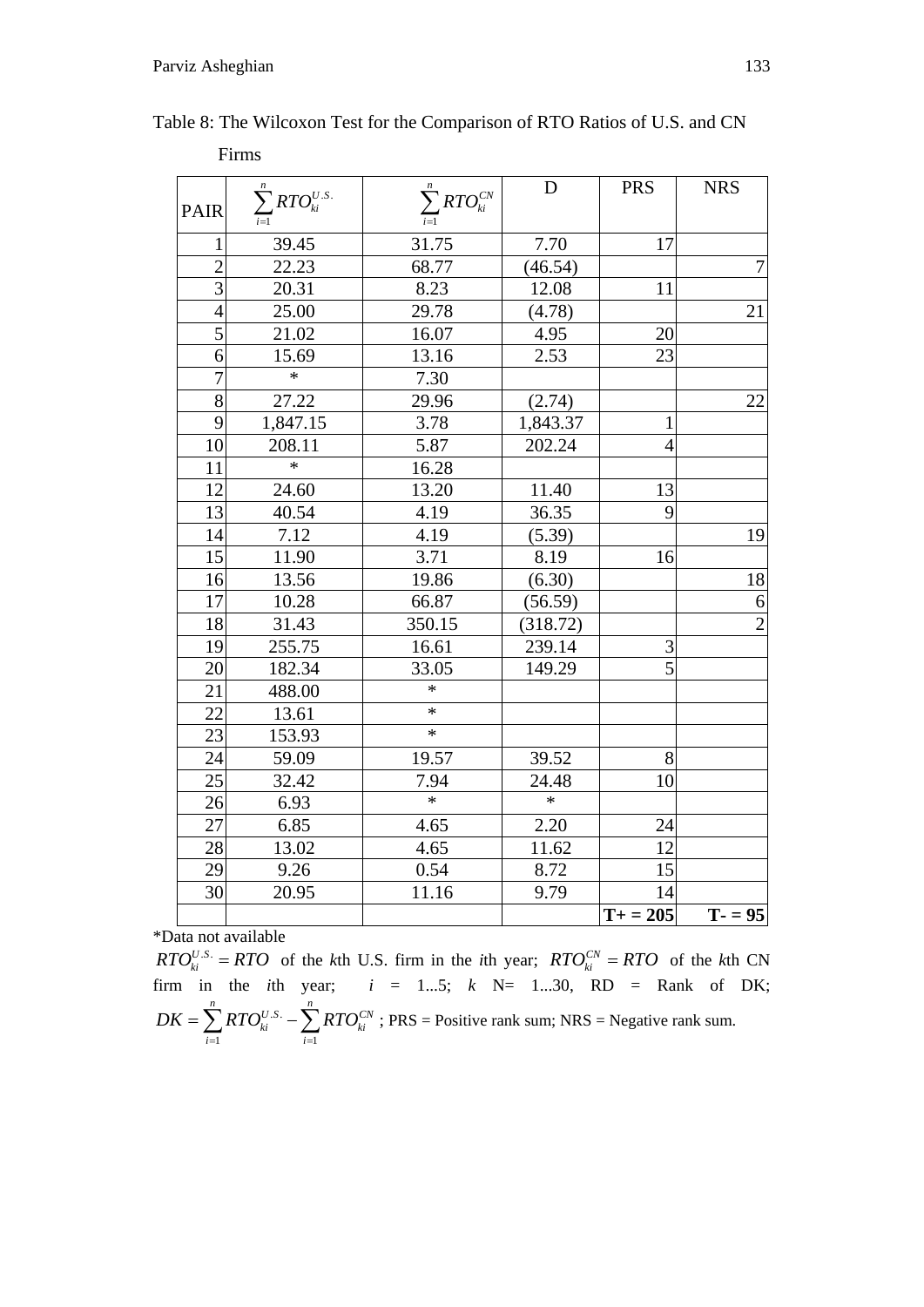|                 | Firms                                   |                                |           |                |                |
|-----------------|-----------------------------------------|--------------------------------|-----------|----------------|----------------|
| PAIR            | $\sum_{i=1}^n {\text{ITO}}_{ki}^{U.S.}$ | $\sum_{i=1}^{n} ITO_{ki}^{CN}$ | D         | <b>PRS</b>     | <b>NRS</b>     |
| 1               | 47.16                                   | 29.69                          | 17.47     | 11             |                |
| $\overline{2}$  | 34.89                                   | 24.19                          | 10.70     | 16             |                |
| $\overline{3}$  | 10.20                                   | 7.81                           | 2.39      | 220            |                |
| $\overline{4}$  | 15.53                                   | 27.93                          | $-12.40$  |                | 14             |
| 5               | 20.44                                   | 12.47                          | 7.97      | 17             |                |
| 6               | 16.24                                   | 3.30                           | 12.94     | 13             |                |
| $\overline{7}$  | $\ast$                                  | 9.02                           |           |                |                |
| $\overline{8}$  | 16.19                                   | 4.10                           | 12.09     | 15             |                |
| 9               | 23.82                                   | 3.28                           | 20.54     | 10             |                |
| 10              | 8.29                                    | 12.03                          | $-3.74$   |                | 20             |
| 11              | $\ast$                                  | 5.23                           |           |                |                |
| 12              | 8.45                                    | 7.47                           | 0.98      | 23             |                |
| 13              | 8.75                                    | 8.45                           | 0.30      | 24             |                |
| 14              | $\ast$                                  | 2.64                           |           |                |                |
| $\overline{15}$ | 32.84                                   | 5.95                           | 26.89     | 90             |                |
| 16              | 121.16                                  | 27.42                          | 93.74     | 3              |                |
| 17              | 98.05                                   | 13.65                          | 84.40     | $\overline{5}$ |                |
| 18              | 137.09                                  | 42.21                          | 94.88     | $\overline{2}$ |                |
| 19              | 19.01                                   | 16.06                          | 2.95      | 21             |                |
| 20              | 8.59                                    | 98.86                          | $-90.27$  |                | $\overline{4}$ |
| 21              | 94.78                                   | $\ast$                         |           |                |                |
| 22              | 21.70                                   | *                              |           |                |                |
| 23              | 11.86                                   | 17.89                          | $-6.03$   |                | 18             |
| 24              | 9.59                                    | 13.43                          | $-3.84$   |                | 19             |
| $2\overline{5}$ | 19.13                                   | 3.96                           | 15.17     | 12             |                |
| 26              | 9.73                                    | $\ast$                         |           |                |                |
| 27              | 39.04                                   | 72.62                          | $-33.58$  |                | $\overline{7}$ |
| 28              | 12.68                                   | 138.46                         | $-125.78$ |                | $\overline{1}$ |
| 29              | 67.50                                   | 2.73                           | 64.77     | 6              |                |
| 30              | 15.29                                   | 47.43                          | $-32.14$  |                | 8              |
|                 |                                         |                                |           | $T+ = 209$     | $T - = 91$     |

Table 9: The Wilcoxon Test for the Comparison of ITO Ratios of U.S. and CN

*ITO*<sup>*U.S.*</sup> = *ITO* of the *k*th U.S. firm in the *i*th year; *ITO*<sup>*CN*</sup><sub>*ki*</sub> = *ITO* of the *k*th CN firm in the ith year;  $i = 1...5$ ;  $k = 1...30$ , RD = Rank of DK; .S.  $i=1$  $\sum_{n=1}^n r \mathcal{L}^{U.S.}$   $\sum_{n=1}^n r \mathcal{L}^{C N}$  $_{ki}$   $\sim$   $\sqrt{11}$   $V_{ki}$ *i i*  $DK = \sum_{i} \text{ITO}_{ki}^{U.S.} - \sum_{i} \text{ITO}_{i}^{U.S.}$  $=\sum_{i=1} TTO_{ki}^{U.S.} - \sum_{i=1} TTO_{ki}^{CN}$ ; PRS = Positive rank sum; NRS = Negative rank sum.